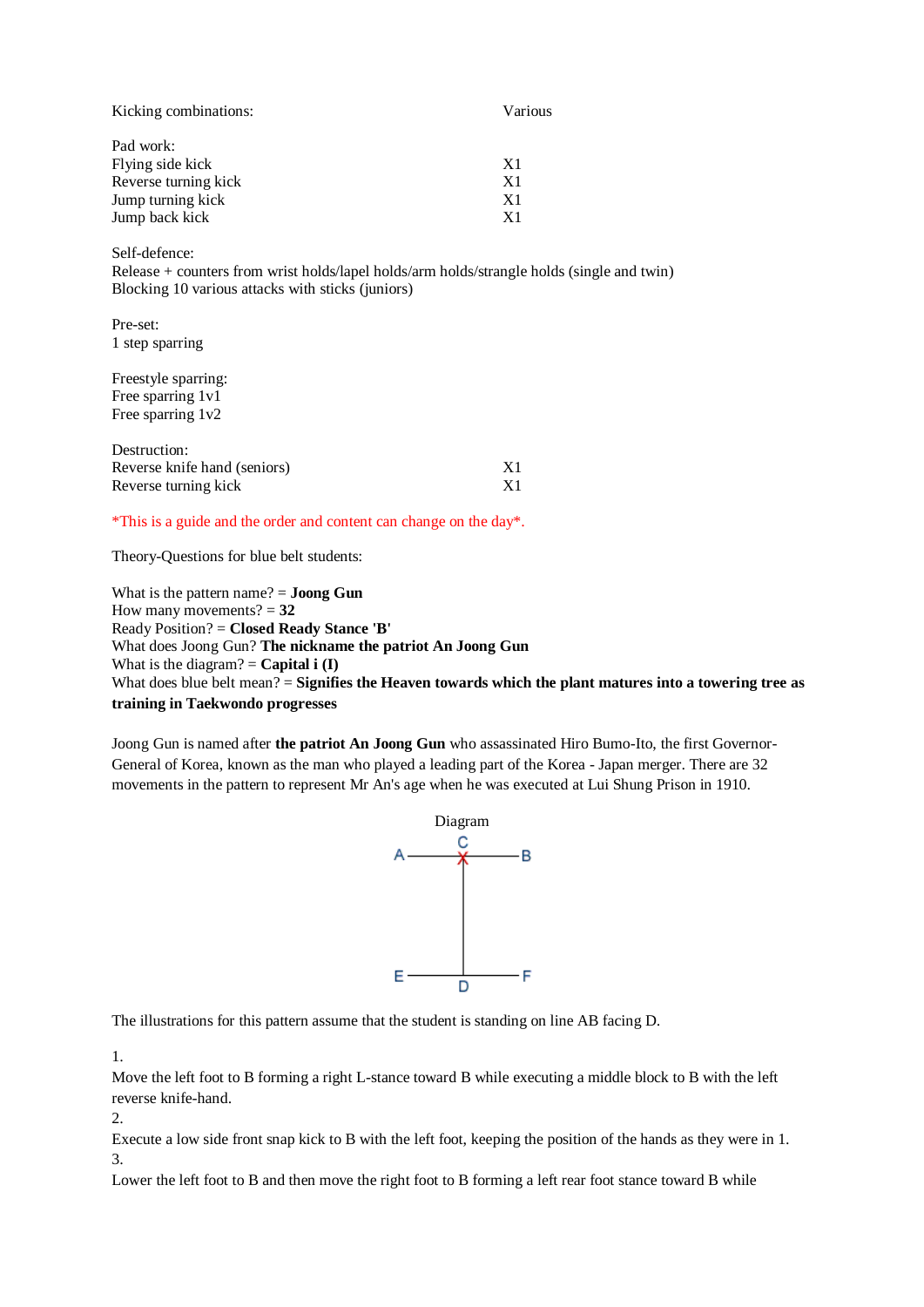executing an upward block with a right palm.

4.

Move the right foot to A forming a left L-stance toward A, at the same time executing a middle block to A with a right reverse knife-hand.

5.

Execute a low side front snap kick to A with the right foot, keeping the position of the hands as they were in 4. 6.

Lower the right foot to A and then move the left foot to A forming a right rear foot stance toward A while executing an upward block with a left palm.

7.

Move the left foot to D forming a right L-stance toward D while executing a middle guarding block to D with a knife-hand.

8.

Execute a right upper elbow strike while forming a left walking stance toward D, slipping the left foot to D.  $\mathbf Q$ 

Move the right foot to D forming a left L-stance toward D while executing a middle guarding block to D with a knife-hand.

10.

Execute a left upper elbow strike while forming a right walking stance toward D, slipping the right foot to D. 11.

Move the left foot to D forming a left walking stance toward D while executing a high vertical punch to D with a twin fist.

12.

Move the right foot to D forming a right walking stance toward D while executing an upset punch to D with a twin fist.

13.

Move the right foot on line CD and then turn counter clockwise to form a left walking stance toward C while executing a rising block with an X-fist.

14.

Move the left foot to E forming a right L-stance toward E while executing a high side strike to E with the left back fist.

15.

Twist the left fist counter clockwise until the back fist faces downward, at the same time forming a left walking stance toward E, slipping the left foot to E.

16.

Execute a high punch to E with the right fist while maintaining a left walking stance toward E. Perform 15 and 16 in a fast motion.

17.

Bring the left foot to the right foot and then move the right foot to F, forming a left L-stance toward F while executing a high side strike to F with a right back fist. 18.

Twist the right fist clockwise until the back fist faces downward, at the same time forming a right walking

stance toward F, slipping the right foot to F.

19.

Execute a high punch to F with the left fist while maintaining a right walking stance toward F. Perform 18 and 19 in a fast motion.

20.

Bring the right foot to the left foot and then move the left foot to C forming a left walking stance toward C while executing a high block to C with a left double forearm.

21.

Execute a middle punch to C with the left fist while forming a right L-stance toward C, pulling the left foot. 22.

Execute a middle side piercing kick to C with the right foot.

23.